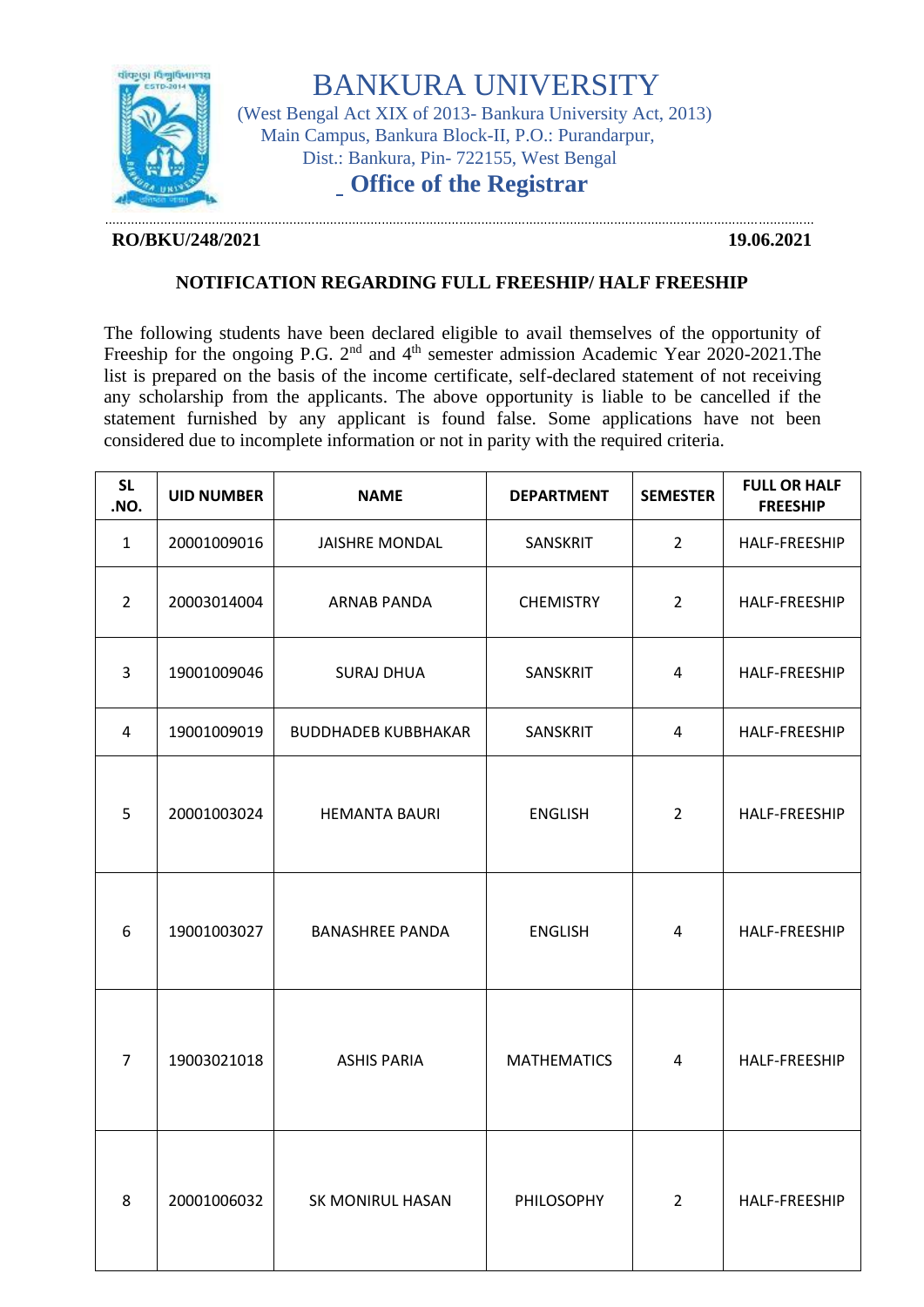| 9  | 19001009034 | AMAR CHANDRA PAL         | SANSKRIT                    | 4              | HALF-FREESHIP |
|----|-------------|--------------------------|-----------------------------|----------------|---------------|
| 10 | 19001009045 | RIMA MISHRA              | SANSKRIT                    | 4              | HALF-FREESHIP |
| 11 | 20003024029 | <b>SUBIR MANDAL</b>      | <b>PHYSICS</b>              | $\overline{2}$ | HALF-FREESHIP |
| 12 | 20003021028 | SUBHENDU SAHA            | <b>MATHEMATICS</b>          | $\overline{2}$ | HALF-FREESHIP |
| 13 | 19003021036 | <b>GOUR MONDAL</b>       | <b>MATHEMATICS</b>          | $\overline{4}$ | HALF-FREESHIP |
| 14 | 19001009038 | <b>BANHISIKHA MONDAL</b> | SANSKRIT                    | 4              | HALF-FREESHIP |
| 15 | 19001004013 | SANKHA DAS CHAKRABORTI   | <b>HISTORY</b>              | 4              | HALF-FREESHIP |
| 16 | 19001010008 | <b>SUKDEV SAREN</b>      | SANTALI                     | 4              | HALF-FREESHIP |
| 17 | 19001006009 | <b>AMIT ROY</b>          | PHILOSOPHY                  | 4              | HALF-FREESHIP |
| 18 | 19001001009 | <b>BISWAJIT GORAI</b>    | <b>BENGALI</b>              | 4              | HALF-FREESHIP |
| 19 | 20001008011 | PUJA CHAKRABORTY         | POLITICAL<br><b>SCIENCE</b> | $\overline{2}$ | HALF-FREESHIP |
| 20 | 19005028028 | <b>ALAMGIR KHAN</b>      | SOCIAL WORK                 | 4              | HALF-FREESHIP |
| 21 | 18001010018 | <b>MANSA TUDU</b>        | SANTALI                     | 4              | HALF-FREESHIP |

 $\mathsf{L}$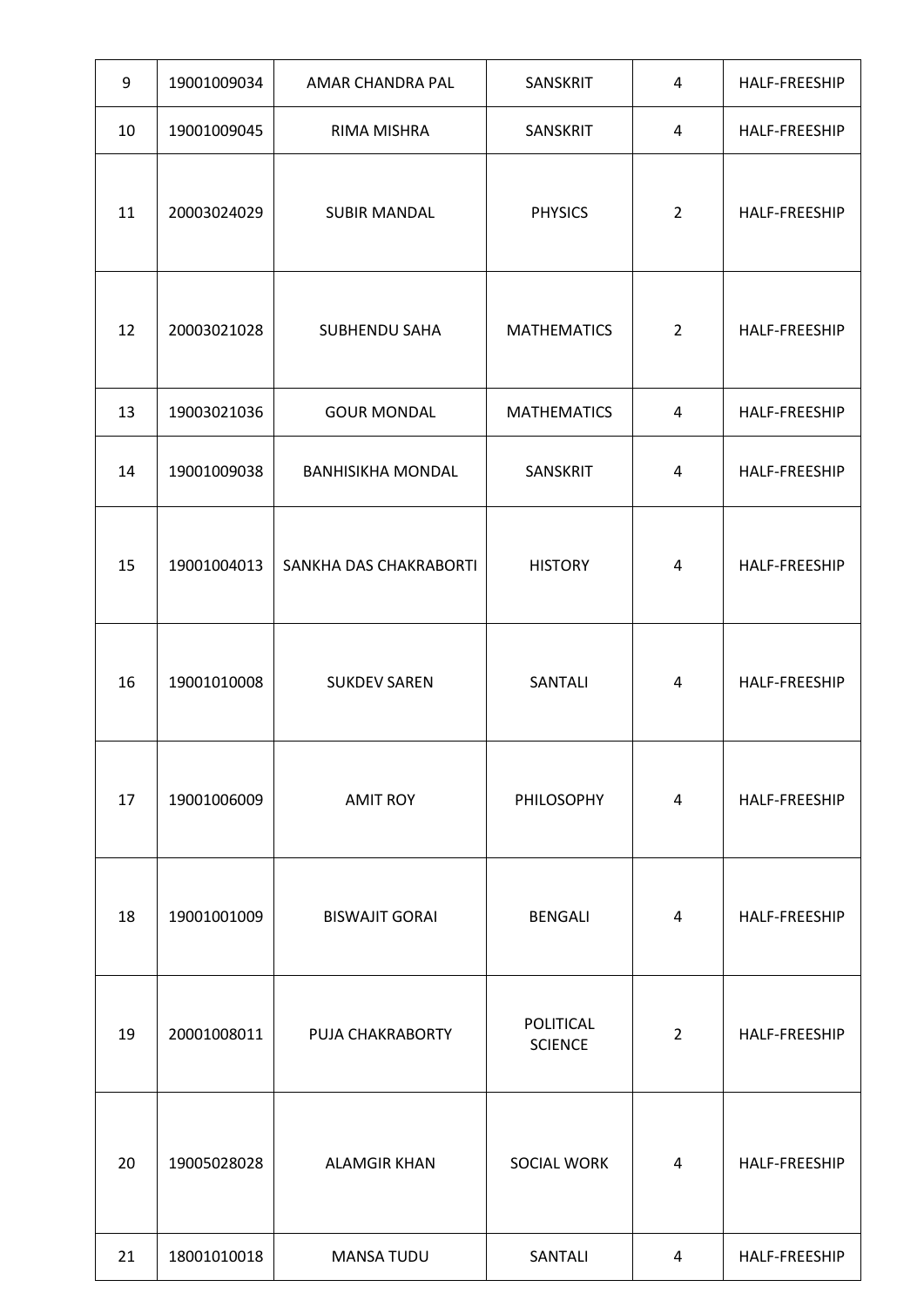| 22 | 19001006015 | SABYASACHI DUTTA      | PHILOSOPHY     | $\overline{4}$ | HALF-FREESHIP        |
|----|-------------|-----------------------|----------------|----------------|----------------------|
| 23 | 19005028029 | <b>ABDUL SAKIL</b>    | SOCIAL WORK    | 4              | HALF-FREESHIP        |
| 24 | 19001003020 | <b>DOLAN NAG</b>      | <b>ENGLISH</b> | $\overline{4}$ | HALF-FREESHIP        |
| 25 | 19001009026 | <b>MALA PAL</b>       | SANSKRIT       | 4              | HALF-FREESHIP        |
| 26 | 19001006008 | <b>SUVENDU MONDAL</b> | PHILOSOPHY     | $\overline{4}$ | HALF-FREESHIP        |
| 27 | 20001001072 | SOURAV MANDAL         | <b>BENGALI</b> | $\overline{2}$ | HALF-FREESHIP        |
| 28 | 20001004040 | <b>SUJATA PATRA</b>   | <b>HISTORY</b> | $\overline{2}$ | HALF-FREESHIP        |
| 29 | 20001001074 | <b>ITU PAL</b>        | <b>BENGALI</b> | $\overline{2}$ | <b>FULL-FREESHIP</b> |
| 30 | 19001010002 | <b>BINAD BESRA</b>    | SANTALI        | 4              | HALF-FREESHIP        |
| 31 | 19001006029 | <b>SUBHAS DASMUKH</b> | PHILOSOPHY     | $\overline{4}$ | <b>HALF-FREESHIP</b> |
| 32 | 19001003021 | MAHESWAR SEN          | <b>ENGLISH</b> | 4              | HALF-FREESHIP        |
| 33 | 20001028029 | <b>SHIPRA BOR</b>     | SOCIAL WORK    | $\overline{2}$ | <b>HALF-FREESHIP</b> |
| 34 | 19001010027 | <b>BIKASH PATRA</b>   | SANTALI        | 4              | HALF-FREESHIP        |